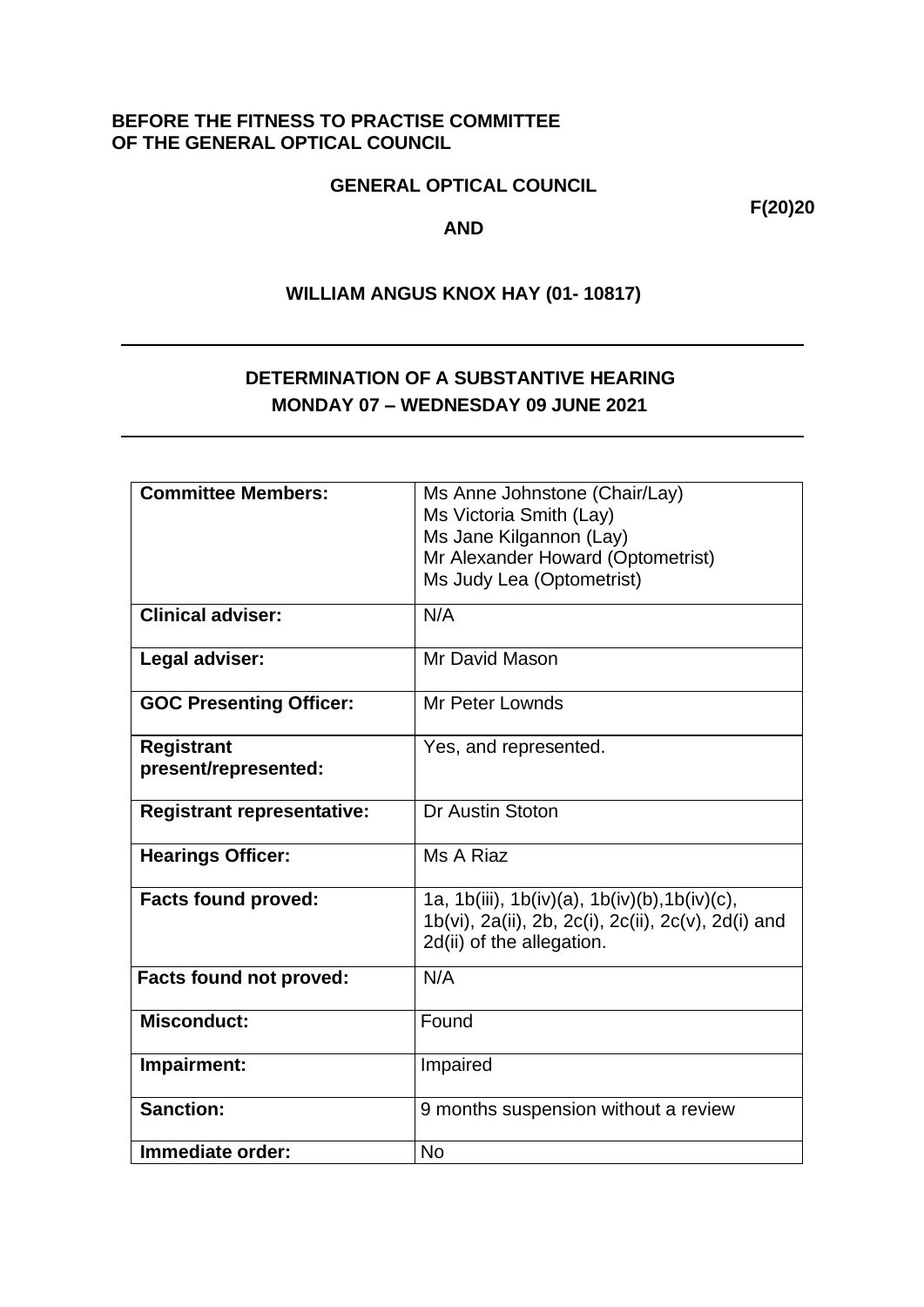# **ALLEGATION**

The GOC applied under Rule 46(20) of the General Optical Council (Fitness to Practise) Rules 2013(the Rules) to amend particular 1b(iii) of the allegation by deleting the word 'Venue' and substituting the word 'Venous'('A:V'). The application was not opposed and after taking advice from the Legal Adviser the Committee acceded to the application on the basis that the application referred only to a typographical error and that the amendment could be made without injustice.

The Council alleges that you, William Angus Knox Hay (01-10817), a registered optometrist:

- 1. On or around 26 April 2016 you examined Patient A and:
	- a. Failed to refer Patient A urgently for possible wet acute macular degeneration,
	- b. Failed to document the appointment adequately in Patient A's medical records in that:
		- (i) You failed to record which eye your note referred to, stating "odd scattered drusen round macula (sic)"
		- (ii) You failed to report the cup/disc ratio
		- (iii) You failed to record the Arteriole/Venous (A:V) ratio
		- (iv) You failed to add specific details to Patient A's record card about:
			- (a) Reason for referral;
			- (b) Urgency of the referral; and/or
			- (c) Where the referral was being sent
		- (v) You failed to record any details of any discussions you had with Patient A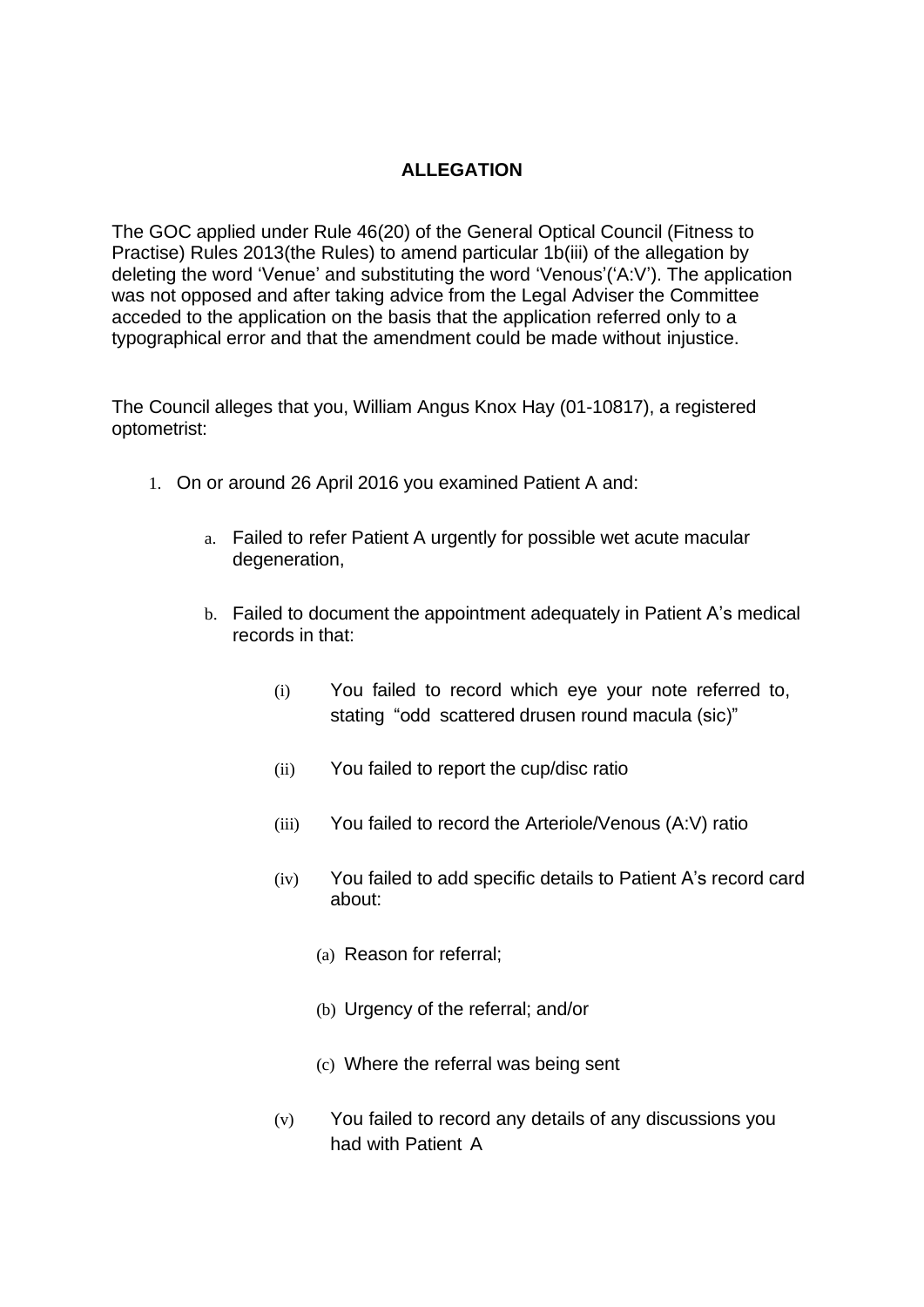- (vi) You failed to record any details of any written information or advice you provided to Patient A
- 2. On or around 26 July 2017, you examined Patient A and:
	- a. Failed to perform an adequate internal eye examination in that;
		- (i) You failed to examine Patient A with a slit-lamp
		- (ii) You failed to carry out a dilated fundus examination
	- b. Failed to refer Patient A urgently for possible wet acute macular degeneration,
	- c. Failed to document the appointment adequately in Patient A's medical records in that:
		- (i) You failed to record sufficient details of any internal eye examination carried out on Patient A
		- (ii) You failed to record any history and/or symptoms reported by Patient A
		- (iii) You failed to add the reason for the referral to Patient A's record card
		- (iv) You failed to record any details of any discussions you had with Patient A
		- (v) You failed to record any details of any written information or advice you provided to Patient A
	- d. Failed to complete the referral form adequately in that:
		- (i) You added out-of-date clinical findings to the referral form; and/or
		- (ii) You failed to clearly record if the clinical findings related to the 2016 or 2017 test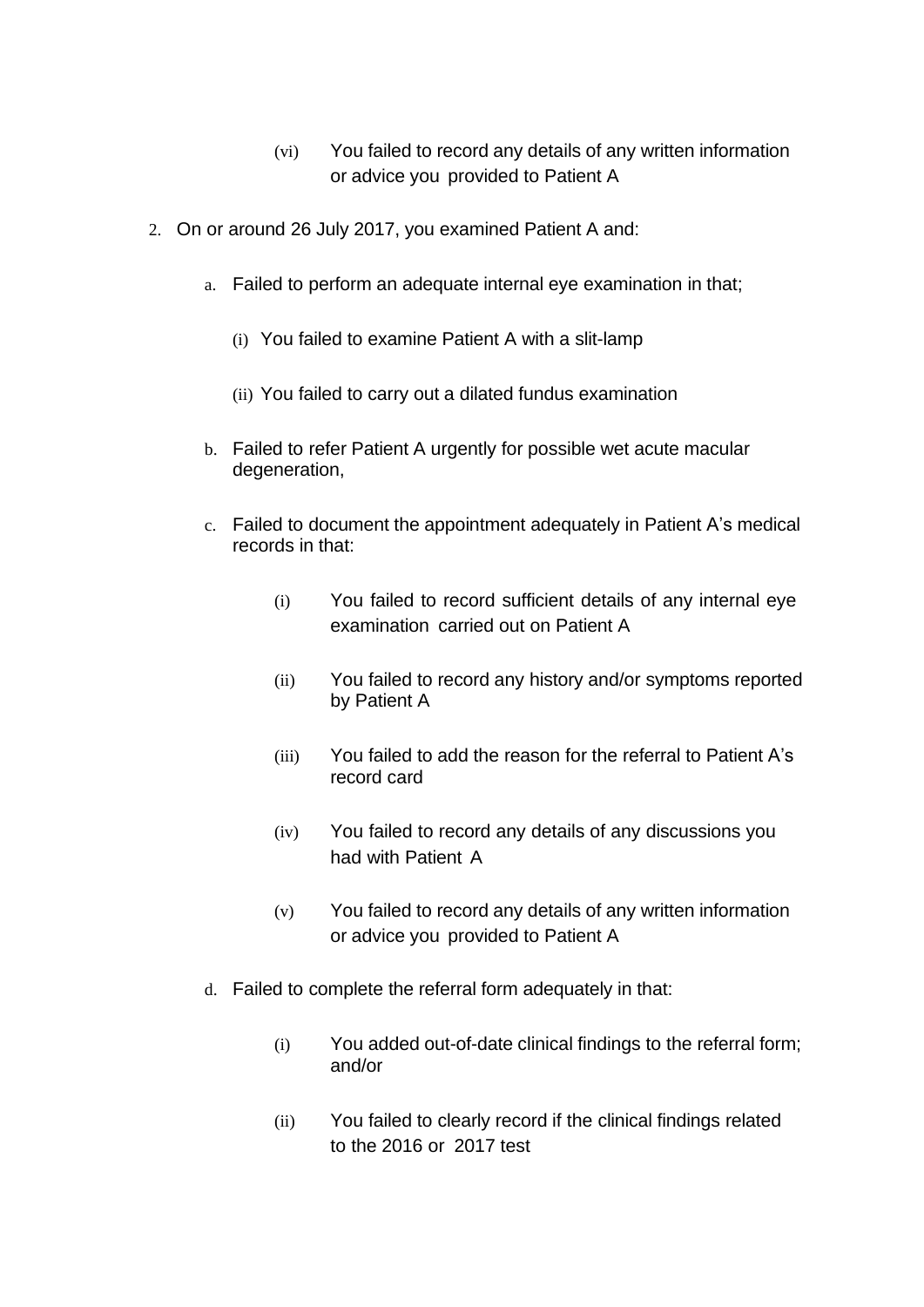And by virtue of the facts set out above, your fitness to practise is impaired by reason of misconduct.

# **DETERMINATION**

## **Admissions in relation to the particulars of the allegation**

The Registrant admitted particulars 1a, 1b(iii), 1b(iv)(a), 1b(iv)(b),1b(iv)(c),1b(vi),  $2a(ii)$ ,  $2b$ ,  $2c(i)$ ,  $2c(ii)$ ,  $2c(v)$ ,  $2d(i)$  and  $2d(ii)$  of the allegation.

The Registrant denied particular 1b(i), 1 b (ii), 1 b(v), 2 a (i), 2 c (iii) and 2 c(iv).

## **Background to the allegations**

Mr William Hay (the Registrant) is a registered optometrist, registration number 01 - 10817. The Registrant was first registered on 11 September 1981. At the material times to this case the Registrant was in practice at [redacted].

The allegations under consideration by the committee relate to a single patient, Patient A, and involve two consultations with Patient A on 26 April 2016 and on or around 26 July 2017.

At the consultation on 26 April 2016 Patient A's visual acuity is recorded as R 6/6 L 6/36. The record refers to 'frequent falls' and records 'small areas of bleeding above and below the macula' visualised by the Registrant during a dilated internal examination of the eyes and documented with fundus photography. It refers to the results of the Amsler test, identifying right 'distorted and left 'lines distorted – looking behind cloud.'

There is a copy of an NHS Grampian referral to Ophthalmology form dated 29 April 2016. It refers to the priority as 'Routine' and records as findings 'Reduced acuity' left eye and 'frequent falls'. It records a working diagnosis of 'Macular changes: 2x bleeds around L macula' and 'Initial thoughts: Detachment – no distortion with Amsler 'looking behind a cloud'.

It appears that the referral of 29 April 2016 was not received or in any event was not acted upon, until after 16 June 2017 when NHS Grampian Helpline and Patient A were in contact about Patient A's referral. The Helpline asked the Registrant to organise a review of Patient A due to the length of time that had elapsed since the 2016 consultation. This review was conducted on or around 26 July 2017 by the Registrant. The records for this consultation record visual acuity as Right 6/12 and Left 'FC' - count fingers. It records an Amsler test as Right 'Distort vertical' and Left 'no response'. There is no record of an internal eye examination being conducted on this date and the pupils were not dilated.

Following the 2017 consultation, a further referral was made by the Registrant to the Aberdeen Hospital Eye Service on 28 July 2017, using a Direct Referral Hospital Eye Service Cataract form. The urgency is recorded as 'Routine'. The 'AMD present'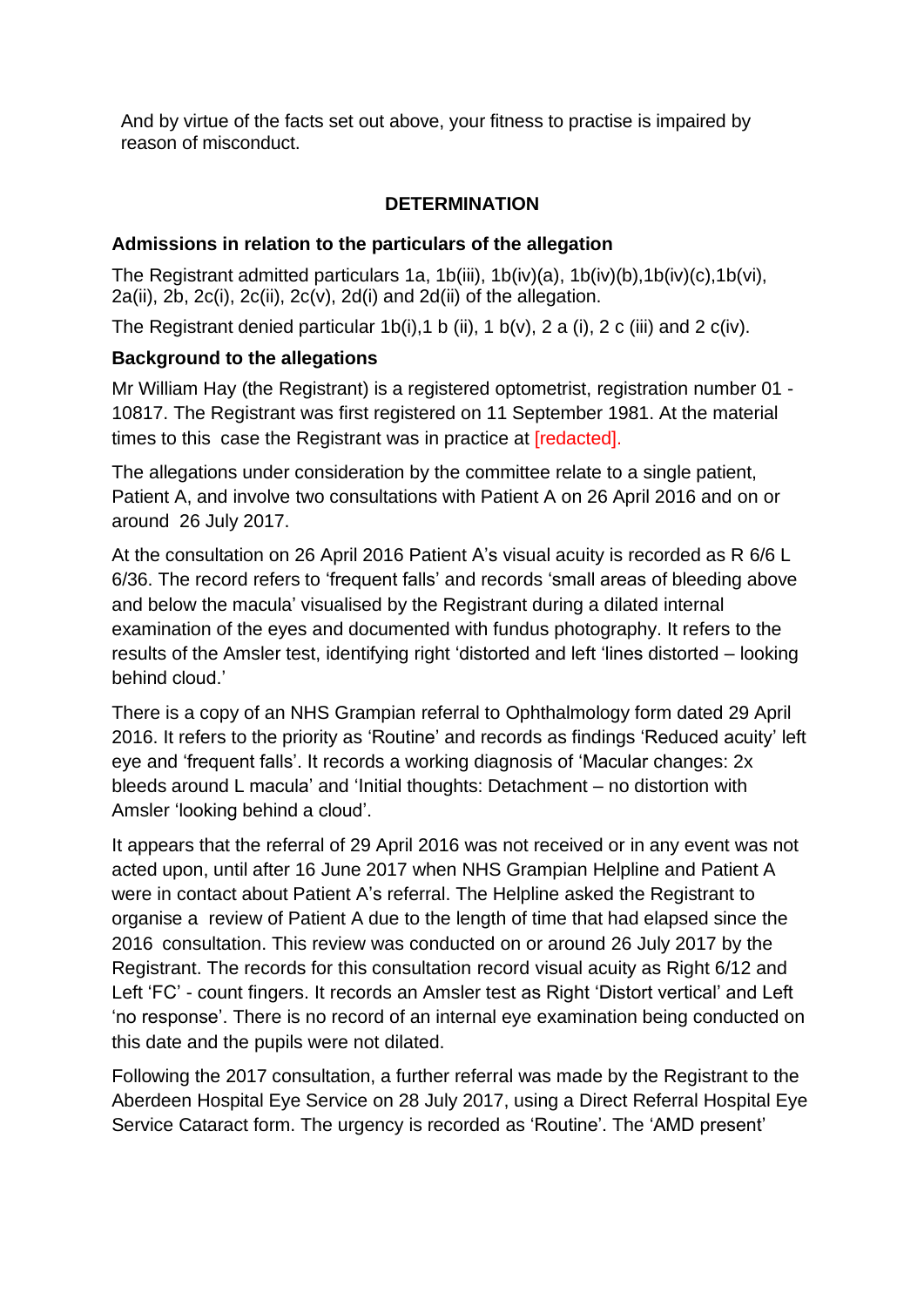section of the form says 'yes' and the Ocular Examination section refers to 'Cataract – Drusen' in both eyes.

Following this second referral, Ophthalmologist 1, an Ophthalmologist, saw Patient A at a cataract clinic on 20 January 2018 and as a result referred her to the macular service on an urgent basis.

As a result of this referral, Patient A was seen by Consultant 1, Consultant Ophthalmologist, who saw Patient A on 31 January 2018 and listed Patient A for urgent treatment. A diagnosis of wet Age-Related Macular Degeneration (AMD) in both eyes was made with advanced and chronic changes in both eyes.

Consultant 1 refers to the referral of 28 July 2017 as 'very confusing' and said 'I felt that it was very difficult when reading the electronic referral from 2017 to have an accurate picture of what is happening with the patient in that moment in time'. Consultant 1 further said that 'if either referral were marked as Wet AMD or urgent then Patient A would have been booked in clinic within two weeks and treatment would have started on that day.'

Following seeing Patient A, Consultant 1 reported Patient A's treatment by the registrant using DATIX, an electronic reporting system. Consultant 1 recorded the severity of the case as 'severe'. This brought the case to the attention of Witness 1, Optometry Lead for Aberdeen City. As a consequence, Witness 2, Grampian Lead for Optometry, convened a commissioning group, including herself, Witness 3, Locality Manager and Consultant 1. The commissioning group appointed a review team, which included Witness 1, Person A, senior manager and Witness 4, Eye Health Network Optometric Advisor.

Witness 1 statement of 6 November 2018 for the Council says the review team was asked to review Patient A's records to ascertain whether there was evidence of wet age-related macular degeneration in either eye or other pathology in April 2016, to establish if a referral was sent in 2016 and to review contact between the practice and Patient A.

As part of the review an interview was held with the Registrant. Notes were kept and subsequently agreed by the Registrant. The notes record the Registrant as saying in relation to the April 2016 consultation '... the Registrant was working with a provisional diagnosis of retinal detachment which would fit with Patient A falls. The Registrant also felt that if this presentation occurred again, the Registrant would identify a macular problem and refer appropriately. This was 'a red flag issue''. In relation to the July 2017 consultation, when it was suggested to the Registrant that the records did not indicate any internal eye examination, it is recorded that the Registrant said: 'Patient A was frail and the Registrant was unable to examine Patient A on the slit lamp. The Registrant did not dilate Patient A's pupils. The Registrant felt that the Registrant probably would have examined the eye with direct ophthalmoscope. The Registrant agreed this was inadequate under the circumstances of bilaterally reduced visual acuity' and that 'Drop in acuity should have been a red flag'. It is further recorded in the notes that the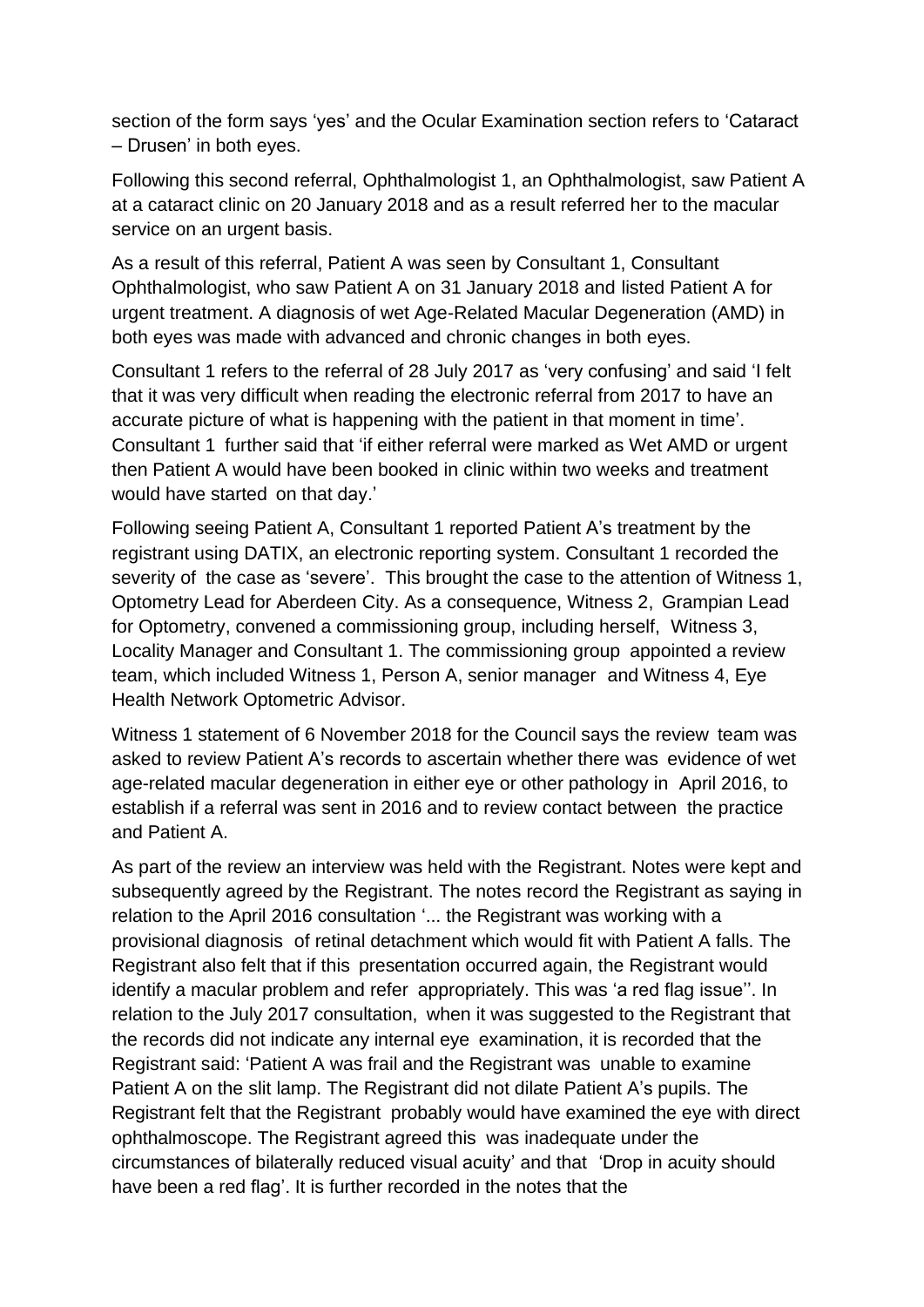Registrant said that 'On reflection they felt that the Registrant should have identified a macular problem at the 2016 visit and referred appropriate to macular disease at that time'.

The Council appointed Dr Irene Ctori, Senior Lecturer in Optometry, City University of London as an expert witness to prepare various reports on the clinical care provided by the Registrant to Patient A. Dr Ctori's report on the April 2016 consultation Dr Ctori says in her overall assessment of the consultation: 'In respect of the appointment 26 April 2016 the Registrant did meet the required standard of a Reasonably Competent Optometrist care with regards to conducting a full eye examination as demonstrated by the record card... However, with regards to the patient management, in my opinion the Registrant has fallen far below the required standard of a Reasonably Competent Optometrist care (sic). Although the patient was referred, the referral was not made with appropriate urgency. There are no specific details of what the referral was for on the record card...The failure to refer Patient A appropriately posed increased risk of harm to the patient, as it resulted in a significant delay in the diagnosis and treatment of wet AMD.'

In relation to the July 2017 consultation Dr Ctori says in her overall assessment: 'In respect of the appointment 28 July 2017 it is likely that the Registrant did not meet the required standard care of a Reasonably Competent Optometrist. My opinion is based on the following reasons. At this visit there is no reason for visit documented, no symptoms recorded, but visual acuity has been measured and recorded as right eye 6/12 and left eye FC [count fingers]. The vision has significantly deteriorated since the last visit in April 2016. Amsler testing has been done with signs of distortion noted, consistent with signs of wet AMD. The reduction in vision and the distortion on Amsler should have alerted the Registrant to the possibility of wet AMD. However, the only record of an internal/external eye examination is a scribble over the circles, which I interpret as the presence of cataracts, possibly worse in the left eye. By potentially not examining the internal eye, the Registrant has fallen far below the required standard of care, as they have not conducted a full eye examination on this occasion.'

In relation to the allegations of poor record keeping of the April 2016 consultation Dr

Ctori says that '... in my opinion, patient management has not been adequately documented. Although the word 'refer' was noted on the front of the record card for the visit on 26 April 2016, there are no details regarding what the referral was for, the urgency or where the referral was being sent ... There are no details of any discussions, written information or advice given to the patient on this examination date. Therefore, in my opinion the record keeping has fallen below the required standard of care.'

In relation to the July 2017 consultation Dr Ctori says: 'In my opinion, based on the lack of information regarding the internal eye examination and the lack of information regarding the referral, on this occasion the record keeping has fallen far below the required standard of care.'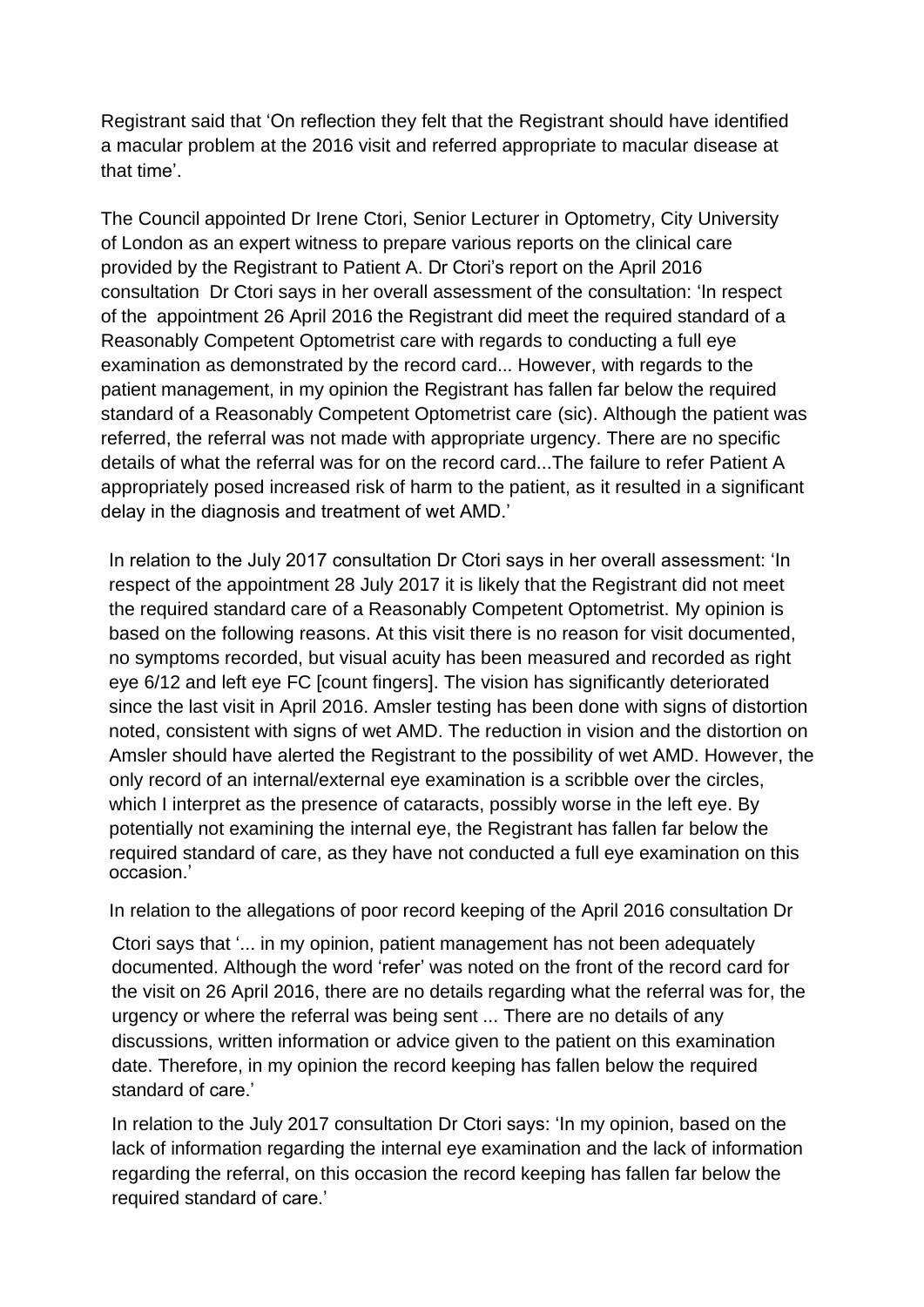On 15 March 2018 the Optometry Lead for NHS Grampian referred the findings of the review to the GOC.

## **Findings in relation to the facts**

The Committee recorded the admissions set out above as found proved, pursuant to rule 46(6) of the Rules.

The Registrant having made the admissions recorded above, Mr Peter Lownds, counsel on behalf of the GOC, made opening submissions on its behalf. Mr Peter Lownds, informed the Committee that the GOC was not proceeding against the Registrant in relation to the Particulars of Allegation not admitted. The Committee therefore treated Particulars 1b(i), 1b(ii), 1b(v),  $2a(i)$ ,  $2c(iii)$  and  $2c(iv)$  as withdrawn.

## **Submissions**

Mr Lownds made no substantive submissions on the facts and relied upon their opening of the case at this stage.

Dr Austin Stoton, counsel for the Registrant, made submissions on the facts on the Registrant's behalf. Dr Stoton submitted that in relation to the facts admitted and found proved, the Committee should take into account their context.

Dr Stoton referred the Committee to the GOC Bundle (C1) at page 147, the patient record for the April 2016 consultation, and asked the Committee to take into account what was recorded there which they said recorded signs suggestive of AMD. Dr Stoton, also referred the Committee to page 155, an NHS Grampian pro forma referral document completed by the Registrant following the consultation on 29 April 2016, and to its reference to 'macular changes' and '2 bleeds around L macula', which they said were classic indications of AMD. Dr Stoton, asked the Committee to note that the form does not contain a section to record the reason for the referral. Dr Stoton submitted that taken together these documents showed the Registrant had recorded a finding of AMD.

Dr Stoton referred the Committee to the report of Dr Irene Ctori, lecturer in Optometry at City University London, the expert witness appointed by the GOC in this case at pages 121-122 where it is recorded that the Registrant had met the standards of a reasonably competent optometrist in some respects.

Dr Stoton referred the Committee to page 156 of C1, a record of a phone call to NHS Grampian Helpline, which Dr Stoton said could only be interpreted as a record of a phone call by the Helpline to Patient A about the referral, not a call from Patient A making enquiries about Patient A's referral.

The Committee was referred to the pro forma at page 158, a referral to the Hospital Service cataract clinic following the July 2017 consultation where the Registrant had inserted 'yes' in relation to the question 'AMD present'. The Registrant submitted that this document again contained a record by the Registrant of a finding by the Registrant of AMD and other findings. It was submitted that whilst the patient records of that consultation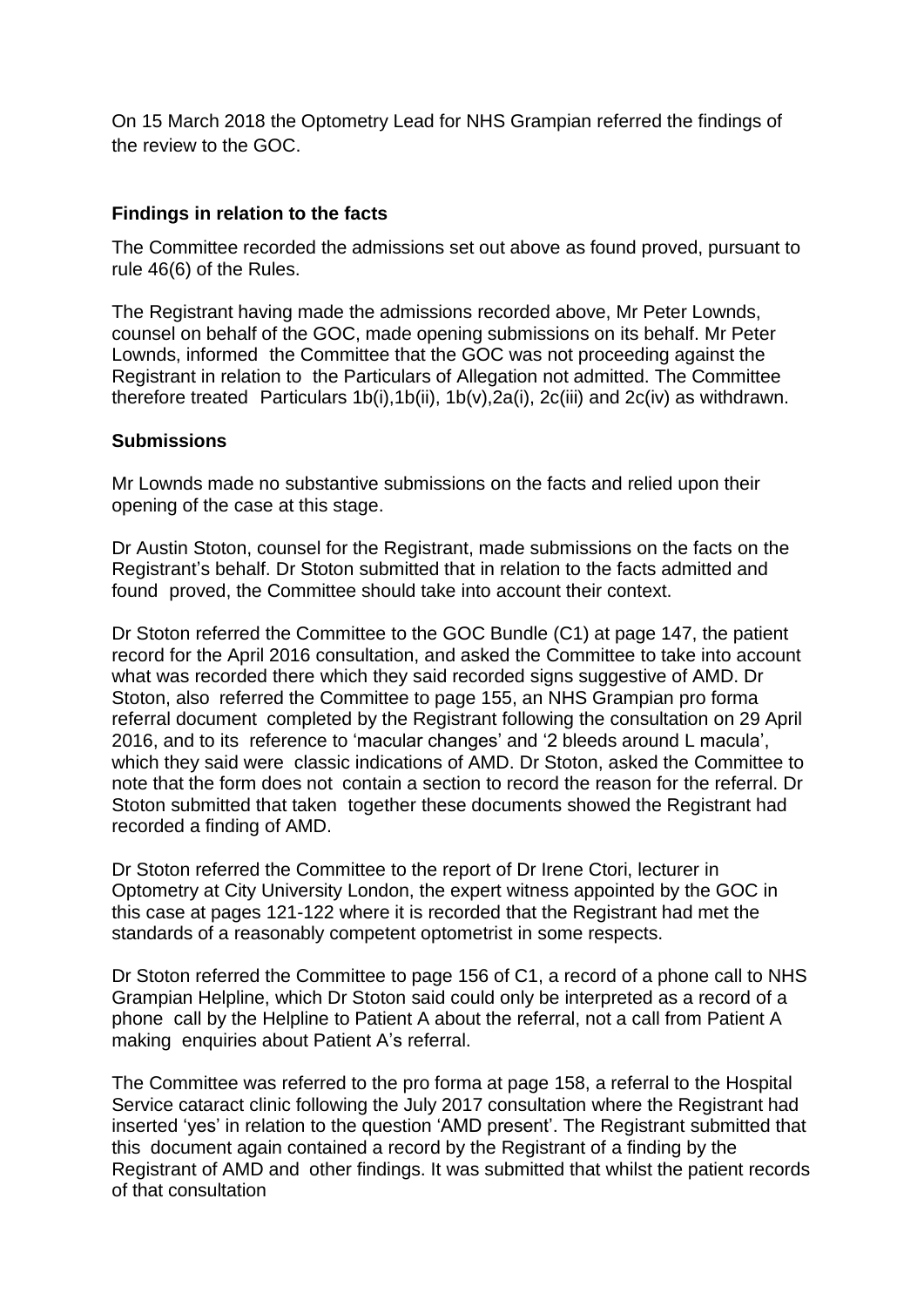may have a dearth of detail, taken with the referral form the Registrant had made a record of most of the consultation.

Dr Stoton referred the Committee to references in C1 to various pathways for referral and submitted that these did not refer to the pathways available in 2016 and 2017. Dr Stoton, said it would be helpful to know the structure then and to have templates for that time. However, on behalf of the Registrant he conceded that the referrals the Registrant had made were made as routine referrals, when they should have been made as urgent referrals.

Dr Stoton referred to NICE documentation in C1 and submitted that NICE guidance has no application in Scotland. The Registrant also referred to Royal College of Ophthalmologist guidance in C1 and submitted that this does not apply to the Registrant because the Registrant is an optometrist.

#### **Committee's decision on the facts**

The Committee took into account the GOC's opening of its case, the submissions of Dr Stoton on the facts and the documents contained in the various exhibits before it.

The Committee accepted the advice of the Legal Advisor.

The Committee took careful account of the content of the admissions made by the Registrant. It accepted that they are admissions of fact which will require careful consideration when it considers the issues of conduct and fitness to practise at a later stage, which given the admissions made by the Registrant is inevitable. The Committee accepted that findings of fact are subject to consideration as to their context and the conclusions which should be reached over them. The Committee did not consider it appropriate at this stage to draw any conclusions beyond its determination relating to the admitted findings of fact.

The Committee, having decided upon the facts in this case, next considered whether, as a result of those facts, the Registrant's fitness to practise is currently impaired.

#### **Submissions**

#### GOC submissions

Mr Lownds made submissions on behalf of the GOC. Mr Lownds informed the Committee of the Registrant's fitness to practise history by placing before it the determination of a Committee in a previous fitness to practise case brought against the Registrant. That Committee concluded that acts of serious misconduct, which had been admitted and found proved, did not ultimately result in a finding of current impairment.

Mr Lownds, submitted that the Registrant had in this case fallen seriously short of the standards expected of a professional which was not a one off failing. Mr Lownds submitted there had been a pattern of repetition by the Registrant of failings in 2016 and 2017. There had been a failure to refer Patient A urgently for treatment for wet AMD in 2016 and that the failure had been repeated in 2017. Mr Lownds, submitted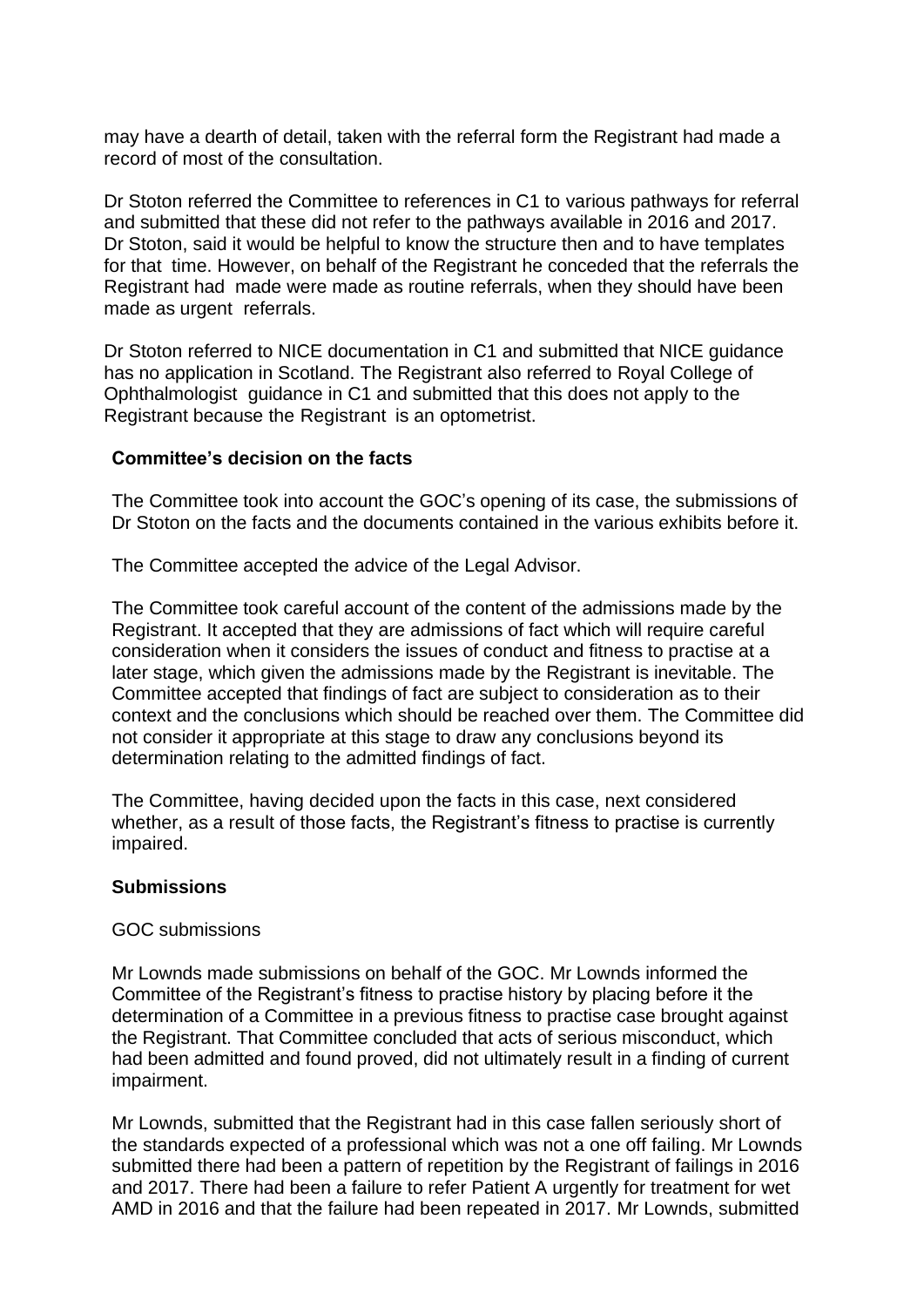that the consequences of the Registrant's failures were serious for Patient A. Mr Lownds further submitted that the Registrant had advanced no explanation for their failures except those contained in the notes of an interview as part of a (NHS Grampian) review of the case.

Mr Lownds referred the Committee to GOC skeleton argument at paragraph 43 and reminded it that there is no statutory definition of misconduct but that there is judicial guidance as to its meaning. Mr Lownds, referred the Committee to the case of Zygmunt v GMC [2008] EWHC 2643 which he said contained the approach to the issue of impairment that the Committee should adopt.

Mr Lownds submitted that the Registrant's misconduct presented a risk to patients, had brought the profession into disrepute and constituted a breach of a fundamental tenet of the profession.

Mr Lownds referred the Committee to the case of Cheatle v GMC [2009] EQHC 645 and submitted that the purpose of a finding of impaired fitness to practise is not to punish a practitioner for past failures but was to protect the public and the public interest in maintaining standards in the profession and in protecting its reputation. Mr Lownds referred the Committee to the determination of the previous GOC Fitness to Practise Committee which Mr Lownds said showed that over a period of five years the Registrant had failed to recognise deterioration in the sight of a patient caused by glaucoma. Mr Lownds, said that in that case the Registrant had admitted misconduct and that the Committee in that case found that their fitness to practise was not currently impaired because of the evidence of extensive supervision, remediation and positive reports on the Registrant's progress.

Mr Lownds submitted that the Registrant's failures in this current case were fundamental, in particular in relation to the failure to refer Patient A urgently on two occasions. Mr Lownds, further submitted that this brought the profession in to disrepute and undermined public confidence in the profession. Mr Lownds, finally submitted that on that basis the Committee should find current impairment of the Registrant's fitness to practise.

#### Defence submissions

Dr Stoton made submissions on behalf of the Registrant. Dr Stoton, said that the defence did not contest the issue of conduct and accepted that the facts found proved amounted to serious misconduct. Dr Stoton, made no individual submissions relating to the individual particulars of the allegation found proved and Dr Stoton accepted that taken together they amounted to misconduct.

Dr Stoton went on to submit that the Registrant's fitness to practise is no longer impaired. Dr Stoton submitted that the Registrant had engaged in an extraordinary amount of remediation to address the issues and that the Committee should not look beyond the admitted failures in deciding the issue of impairment. Dr Stoton informed the Committee that the Registrant now used only an electronic system of record keeping. Dr Stoton, referred to the two bundles of documents placed before the Committee on the Registrant's behalf. Dr Stoton said they both contained information related to various stages of this case, included audited records which had been peer reviewed and information about courses attended and CET undertaken.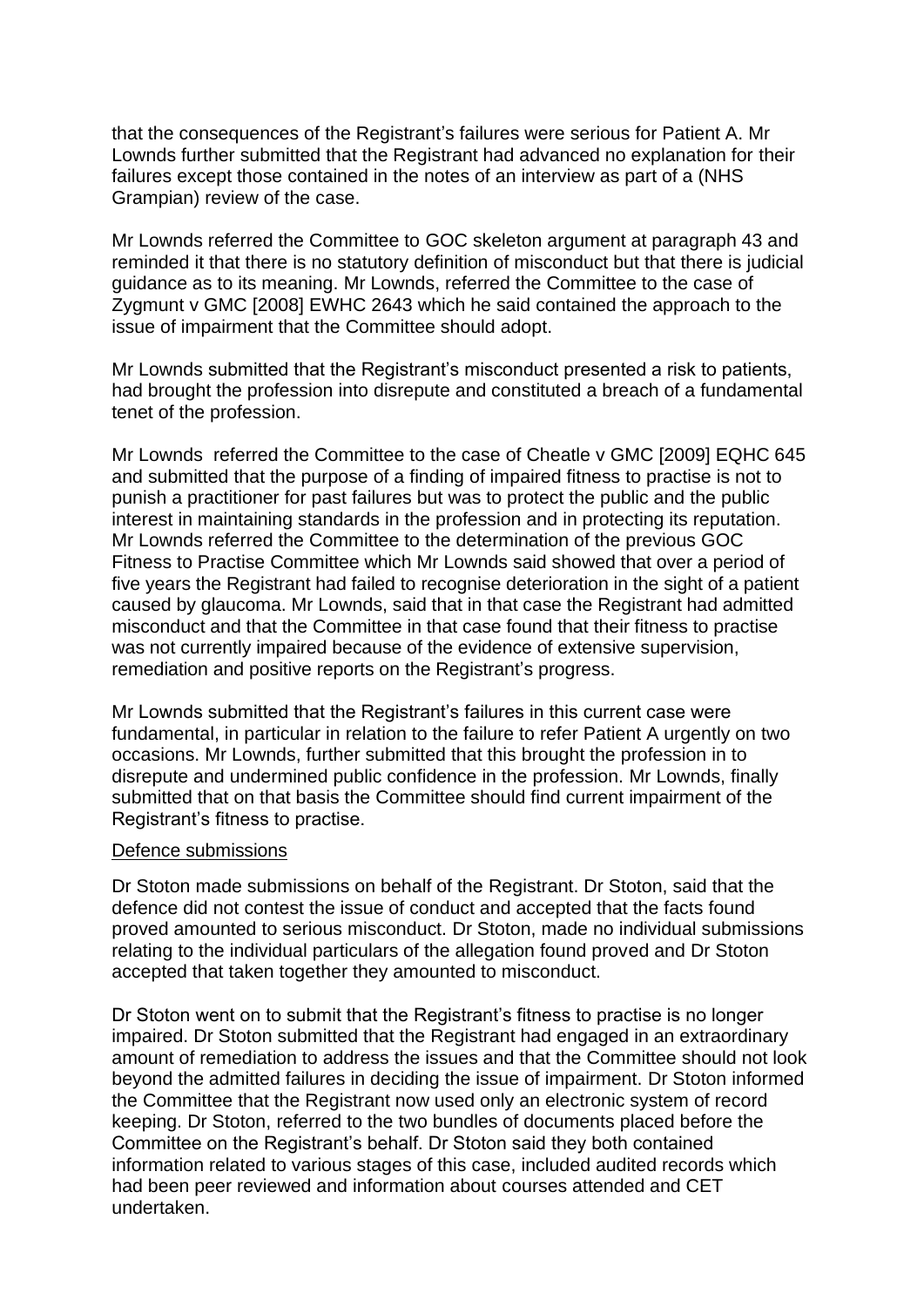Dr Stoton told the Committee that the Registrant had been made subject to conditions by an Interim Order Committee in the course of this case and that initially the Registrant had been subject to a condition of immediate and direct supervision by a senior professional. This order had continued until April 2019 when the requirement for direct supervision was replaced with an order for indirect supervision. This, Dr Stoton, said was because the reports the interim orders committee had received were extremely positive. This period of supervision had continued until September 2019 and that the Registrant had five supervisors sharing the task of indirectly supervising his work. The interim order was then revoked. Dr Stoton said that this meant that the Registrant had been in practice for nineteen months without supervision and that no concerns about his practice had been raised in that time.

Dr Stoton referred the Committee to the principle of proportionality, balancing the public interest with that of the Registrant. Dr Stoton submitted that the passage of time and the efforts made by the Registrant to improve his practice meant that there was no risk to the public and that a fully informed member of the public would not consider that any action was now required in relation to the Registrant's registration. Dr Stoton said that there had been a period of five years since the last 'significant blip' in the Registrant's standards of practice. Dr Stoton referred the Committee to the testimonials provided in both bundles of documents submitted by the Registrant and the Registrant's various reflective statement.

### **The Committee's decision**

The Committee took into account, the submissions made on behalf of the GOC and on behalf of the Registrant and the information contained in the bundles of evidence supplied to it by both parties.

The Committee accepted the advice of the Legal Adviser.

The Committee considered the issue of current fitness to practise in two stages, first considering whether the facts found proved amount to serious misconduct by the Registrant, and if so whether that misconduct amounted to impairment of the Registrant's fitness to practise. The Committee considered the issue of impairment by applying its professional judgement and accepted that there is no burden or standard of proof at this stage of the case.

Although the defence had indicated that it was not contesting the issue of misconduct the Committee considered the issue applying its own judgment.

#### **Misconduct**

There is no statutory definition of misconduct. The Committee was guided in its deliberations by the decisions in the various cases to which it had been referred. It took into account the contents of the GOC Code of Conduct, April 2010 and its Hearings and Indicative Sanctions Guidance December 2018.

The Committee considered the case of Roylance v GMC [2000] AC 311 where Lord Clyde said: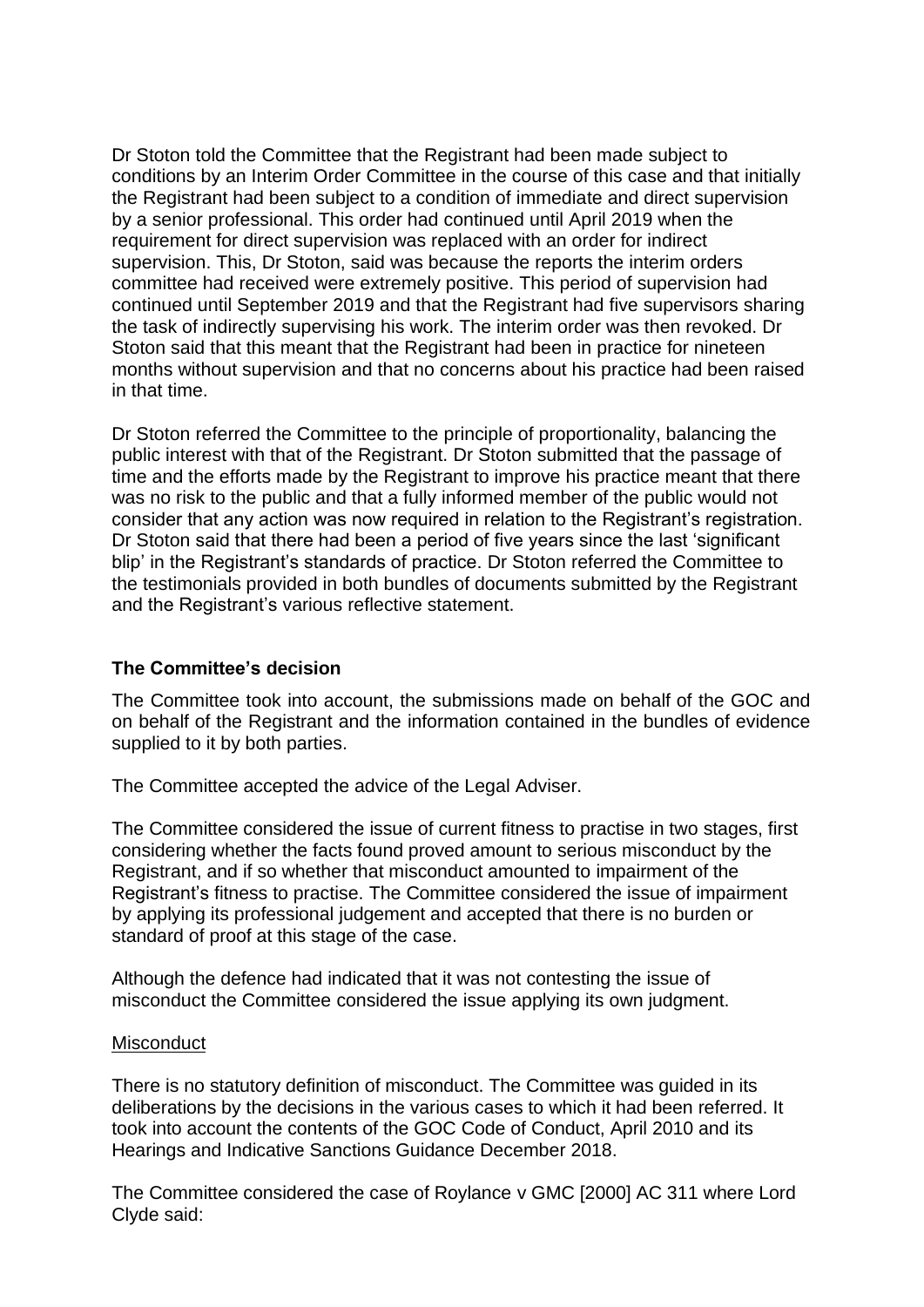'Misconduct is a word of general effect, involving some act or omission which falls short of what would be proper in the circumstances. The standard of propriety may often be foundby reference to the rules and standards ordinarily required to be followed…in the particular circumstances*.*'

It took account of the words of Jackson J in the case of Calhaem v GMC at paragraph 39:

'(1) Mere negligence does not constitute "misconduct" within the meaning of section 35C(2)(a) of the Medical Act 1983. Nevertheless, and depending upon the circumstances, negligent acts or omissions which are particularly serious may amount to "misconduct".

(2) A single negligent act or omission is less likely to cross the threshold of "misconduct" than multiple acts or omissions. Nevertheless, and depending upon the circumstances, a single negligent act or omission, if particularly grave, could be characterised as "misconduct"'.

The Committee, in determining whether the acts and omissions of the Registrant amounted to misconduct, considered whether the conduct could be described as serious. It was guided by the advice of Dr Ctori, the GOC expert witness, who in various respects classified the failings they identified in the treatment of Patient A as falling 'far below' the standards expected of a reasonably competent optometrist. The Committee took the words falling far below as signifying acts which had placed, or could have placed, Patient A at serious risk of harm.

On the facts in the Allegation admitted and found proved, it was clear to the Committee that the Registrant had failed in relation to Patient A to properly recognise the signs of wet AMD on two occasions, failed to refer Patient A as a matter of urgency to the appropriate hospital service and failed to keep proper records of the Registrants consultations with Patient A. This resulted in serious harm to Patient A.

The Committee concluded that the facts found proved in this case amounted to serious misconduct.

#### Impairment

The Committee went on to consider whether its finding of serious misconduct meant that the Registrant's fitness to practise was currently impaired. It accepted that it had to consider the question in the present tense, looking forward but taking in to account the events of the past in assessing the current situation.

In arriving at its decision, the Committee referred to the following passages in the Standards of Practice which it considered had been breached by the Registrant:

- 5. Keep your knowledge and skills up to date
- 7. Conduct appropriate assessments, examinations, treatments and referrals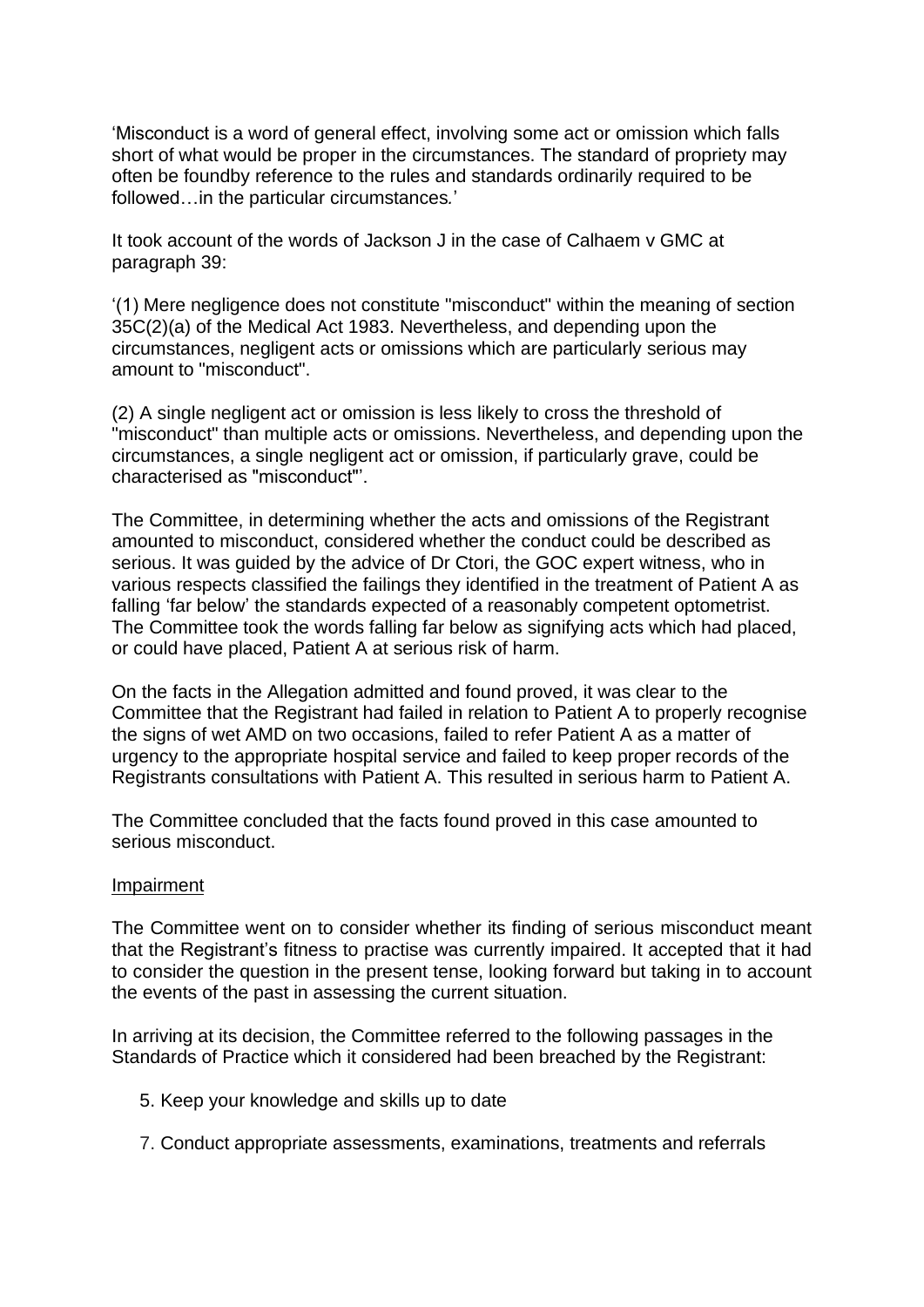- 8. Maintain adequate patient records
- 17. Do not damage the reputation of your profession through your conduct

The Committee was referred to the case of CHRE v Grant [2011] EWHC 927 where the court said:

'The tribunal should consider whether [their] findings of fact in respect of the [registrant's] misconduct…show that his fitness to practise is impaired in the sense that he:

i Has in the past acted and/or is liable in the future to act so as to put a patient or patients at unwarranted risk of harm;

ii. . Has in the past brought and/or is liable in the future to bring the…profession into disrepute;

iii. . Has in the past breached and/or is liable in the future to breach one of the fundamental tenets of the profession;

iv. Has in the past acted dishonestly and/or is liable to act dishonestly in the future.'

The Committee considers that principles i, ii, and iii applied in this case.

The Committee referred to the three questions set out in Cohen v GMC [2008] EWHC where the court said:

'It must be highly relevant in determining if…fitness to practise is impaired that first [the] conduct which led to the charge is easily remediable, second that it has been remedied, and third that it is highly unlikely to be repeated.'

The Committee took account in reaching its decisions of both the protection of the public and of the public interest in setting and maintaining standards of conduct in the profession and of maintaining public confidence in it.

The Committee therefore first considered whether the Registrant's fitness to practise was currently impaired in relation to protection of the public. It took in to account the findings of a previous fitness to practise Committee that the Registrant had been guilty of misconduct but that the Registrant's fitness to practise was not then currently impaired. It took in to account the findings of that Committee in relation to the remediation the Registrant had undergone and the positive expressions of confidence in the Registrant from professional colleagues which had led to a finding that the Registrant's fitness to practise was not currently impaired.

The Committee considered the history of this case, where the Registrant had been made the subject of an interim order of conditions, in particular the condition requiring direct supervision. That meant that all of the Registrant's work had to be observed by a senior professional colleague. It took account of the removal of that condition and the imposing of a lesser degree of supervision and the subsequent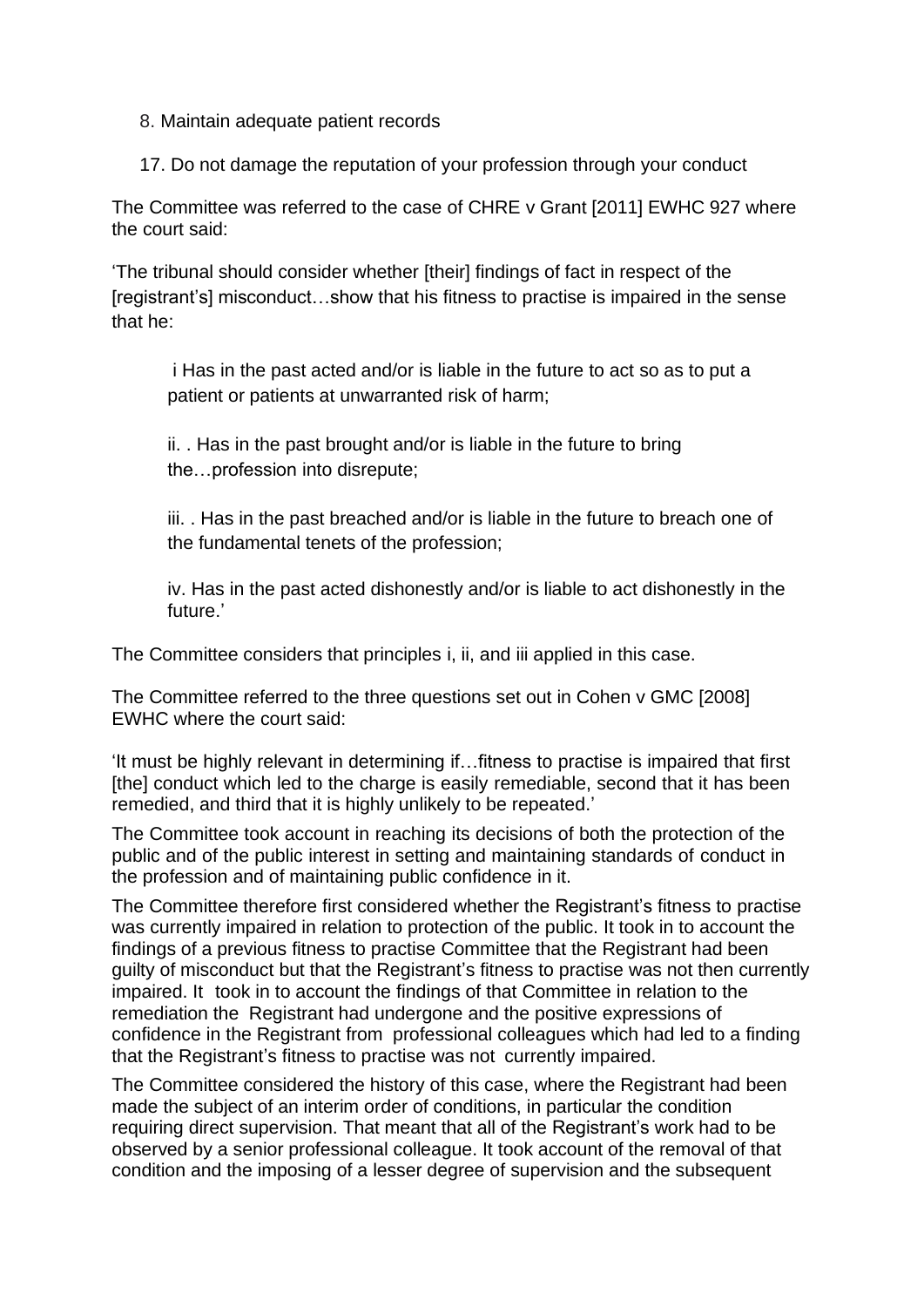revocation of the interim order. The Committee accepted that the result of this was that the interim orders committee, whose task was to assess current risk to the public, had concluded that the Registrant did not place the public at risk and had therefore removed all restrictions from the Registrant's practise. The result is that the Registrant has had a period of nineteen months of unsupervised practise without any further issues being raised over the Registrant's safety as a practitioner. The Committee concluded that the Registrant's fitness to practise is not currently impaired in relation to the protection of the public.

The Committee then considered the issue of the protection of the public interest in maintaining standards in the profession and upholding public confidence in it. With regards to the public interest, it considered how informed members of the public, having the information and knowledge the Committee had, would view the outcome if no action were taken by the GOC over the misconduct the Committee has found in this case.

The Committee accepts that the Registrant has carried out a considerable amount of remedial activity to address the Registrant's failings in this case. It accepts that the Registrant has now had a considerable period of unsupervised practice without further concerns being raised. It also accepts that senior members of the profession have expressed confidence in the Registrant's professional abilities.

The Committee considered the conduct of the Registrant in failing to identify signs of wet AMD and the Registrant's failing on two occasions to make an appropriate referral of Patient A for specialist treatment to be serious and fundamental breaches of professional standards. Wet AMD is a serious and well recognised condition, which has significant consequences for patients if not treated urgently when its signs are first identified. A failure to recognise it and to act with urgency in this case on two occasions had serious consequences for Patient A, which were evident at both consultations in April 2016 and July 2017 but which were not acted upon appropriately then by the Registrant.

The Committee concluded that an informed member of the public would require the professional regulator in those circumstances to take some action to mark the serious and repeated errors of the Registrant and the risks that the Registrant had posed to Patient A.

The Committee concluded that although it took into account all of the efforts of the Registrant to remedy the Registrant's failings, the Registrants long record of service to the profession and the public and the period of time in which the Registrant has practised without supervision without concerns being raised, a finding of impairment of their fitness to practise is necessary in this case to uphold standards in the profession and to maintain public confidence in it. It considered that not reaching such a finding would seriously damage public confidence in the profession.

The Committee therefore concludes that on the basis of public interest the Registrant's fitness to practise is impaired.

### **Sanction**

Having decided that the fitness to practise of the Registrant is currently impaired on public interest grounds, the Committee went on to consider what is the appropriate sanction to be applied in this case, if any.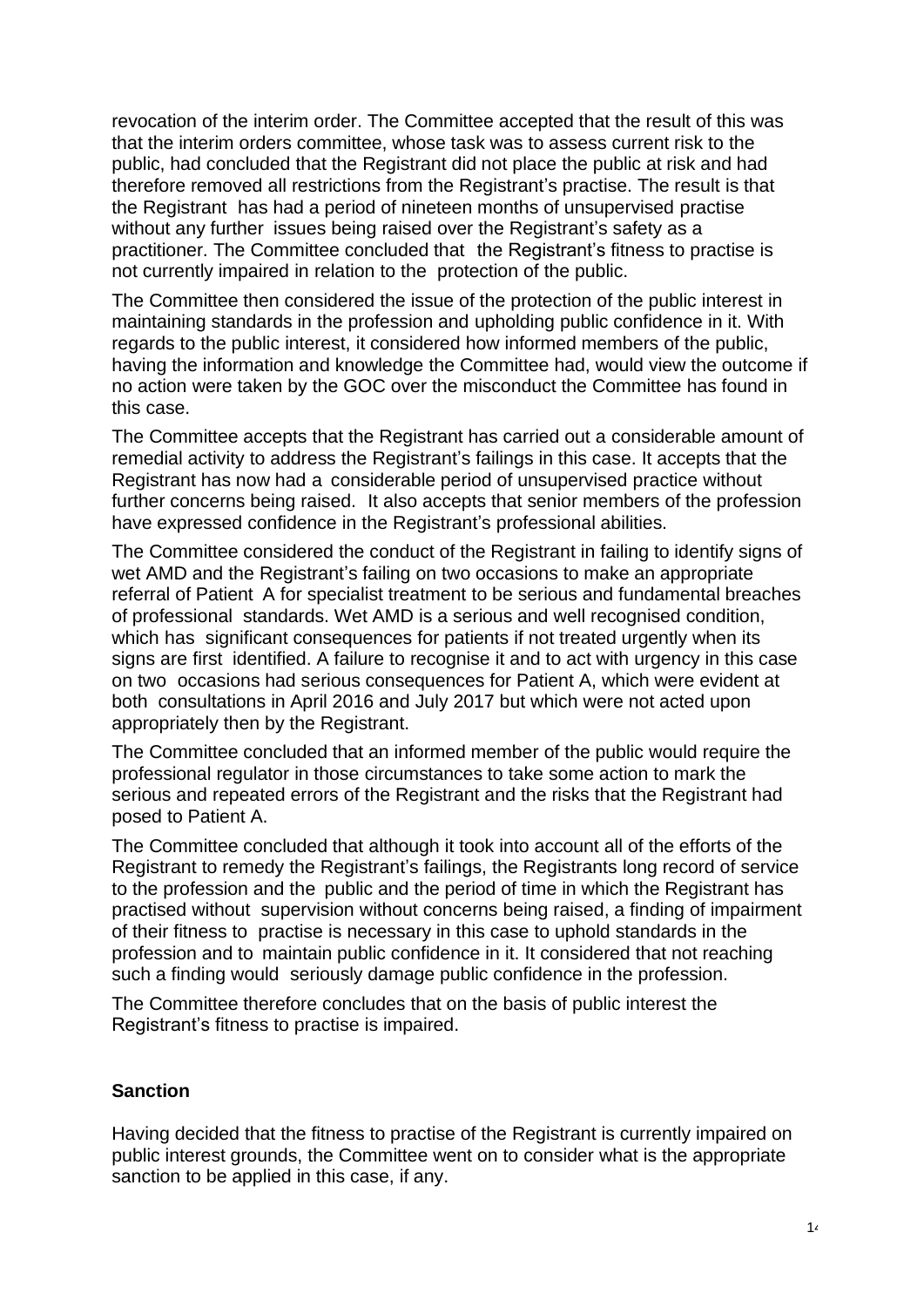## **Submissions**

# GOC

On behalf of the GOC Mr Lownds said the Council had no submissions to make on the issue of sanction.

### **Defence**

Dr Stoton made submissions on behalf of the Registrant. It was submitted by Dr Stoton that the consequences to Patient A of not being dealt with appropriately following referral by the Registrant was not entirely because of a failure to refer appropriately by the Registrant and that the Aberdeen NHS (sic) had either lost the document or failed to act upon it. Dr Stoton said at the relevant time there was no clear individual pathway for referral.

For both of these reasons Dr Stoton submitted that the consequences of the failure to act in this case do not rest solely with the Registrant but are shared with the local NHS organisation. Dr Stoton, submitted that the Hospital's triage and administrative processes were out of the control of the Registrant and that these factual circumstances reduced the gravamen of the breach and are relevant to the Committee's consideration of proportionality.

Dr Stoton submitted that this was not a case where a financial penalty was appropriate as the Registrant had not gained financially. Dr Stoton, also submitted that conditional registration was not appropriate and would serve no purpose, given the steps taken by the Registrant to remediate the Registrant's deficiencies. Dr Stoton, further submitted that erasure from the register would be disproportionate. It was submitted by Dr Stoton that the decision on sanction in this case was one between taking no action and suspension.

In support of Dr Stoton submission that the appropriate sanction in this case was to take no action, Dr Stoton submitted that there were exceptional circumstances, in particular that the Registrant had shown insight, had taken remedial action at great expense to himself and that there were extensive reports from those who had supervised the Registrant which showed that in their opinion the Registrant was safe to practise and that the Registrant presented no risk to the public. Dr Stoton also drew the Committee's attention to the 'extreme' passage of time since the relevant breaches took place and the reflective pieces provided by the Registrant.

Dr Stoton submitted that suspension would be disproportionate. Dr Stoton said that this would require the Registrant to close the Registrant's practice, at considerable financial loss, that it would be impossible to engage someone to continue the practice. Dr Stoton said that the Registrant would need to let the Registrant's administrative team go. Dr Stoton submitted that as the Registrant was almost redacted of age and would normally be considering retirement, it would be impossible for the Registrant to recover from the financial loss they would incur, and therefore, suspension would have a more punitive effect in his case.

Finally, Dr Stoton submitted that the finding of impairment in itself was sufficient sanction in this case.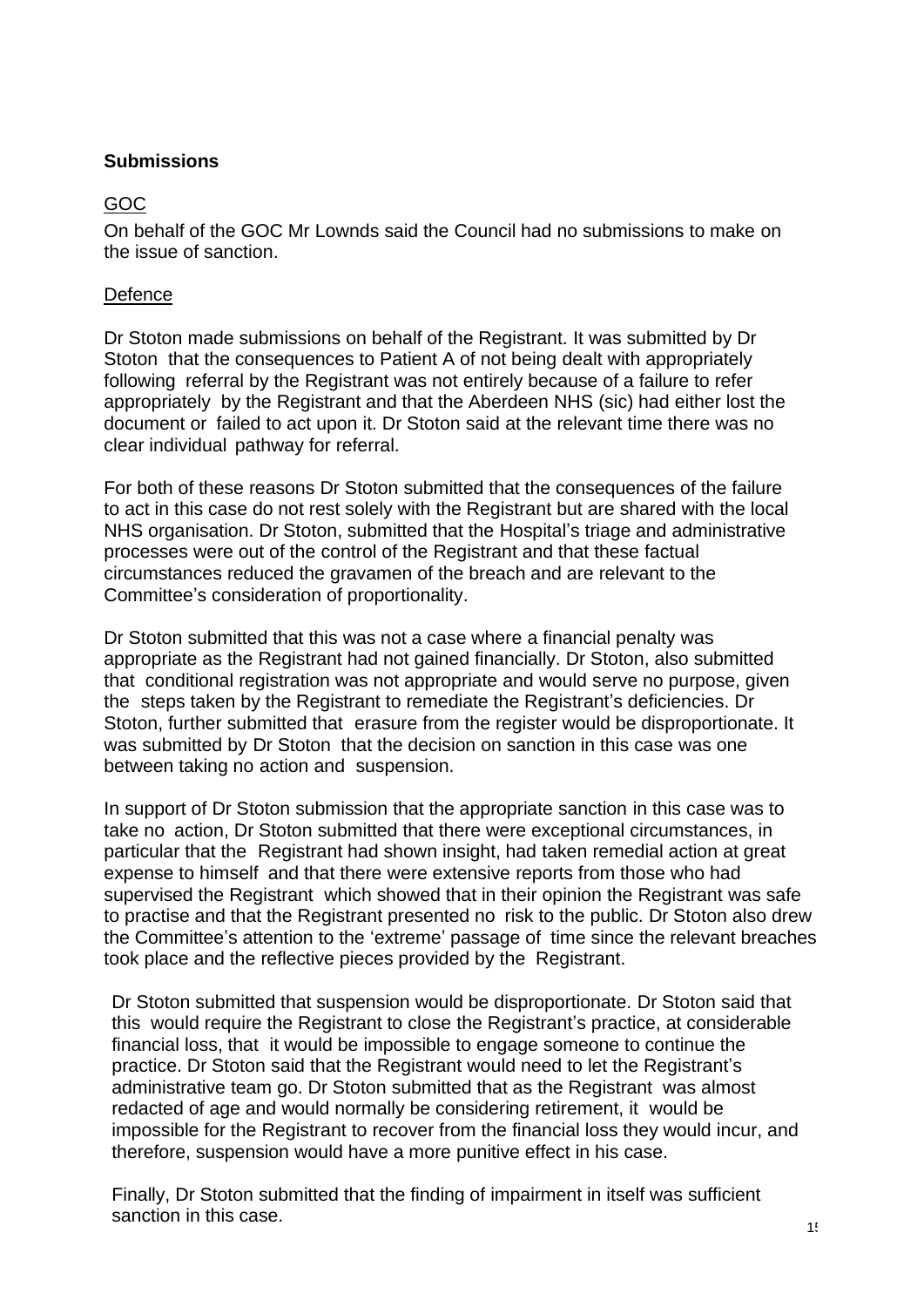# **The Committee's decision**

The Committee took account of the GOC Hearings and Indicative Sanctions Guidance 2018 (ISG). It applied the principle of proportionality, balancing the interests of the Registrant with those of the public. The Committee took account of all of the mitigating and aggravating circumstances of the case. It considered the sanctions open to it in ascending order of seriousness. It proceeded on the basis that a sanction in this case is intended to protect the public interest, not to be punitive, although it may have that effect.

The Committee found the following mitigating and aggravating circumstances.

## Mitigating

- The Registrant's efforts at remediation of their failings;
- The quality of the supervisors' reports before it;
- The testimonial evidence received by the Committee, which it gave due weight to but noting that none of those providing testimonials indicated they knew precisely the circumstances of the allegations the Registrant faced;
- The Registrant had fully cooperated with both the Grampian NHS review and with the GOC.

### Aggravating

- Sustained, repeated and wide-ranging failures in relation to a serious and not uncommon eye condition;
- Failure by the Registrant to demonstrate the fundamental core competencies expected of a GOC registered optometrist;
- The potential and actual serious consequences of the Registrant's failures for a patient;
- The impact on public and professional confidence in the profession of optometry.

The Committee began by first considering the least onerous course of action, that is taking no action. That would be an exceptional course and the Committee was guided by the ISG at paragraph 31.2 which says: 'In order to be 'exceptional', circumstances must not be routinely or normally encountered …'.

In this case the Committee has found that the Registrant's fitness to practise is impaired on public interest grounds and that because of the remedial actions the Registrant has taken the Registrant no longer poses a risk to public safety. The Committee considers there to be nothing exceptional in those circumstances to justify taking no action. It notes that the Registrant has been said to be safe to practise by various supervisors but does not consider that to be an exceptional circumstance. The Committee concluded that, having deemed a finding of impairment necessary to uphold public confidence in the profession, to take no action would be inconsistent with that decision.

The Committee then considered whether it was appropriate to conclude the case by  $_{10}$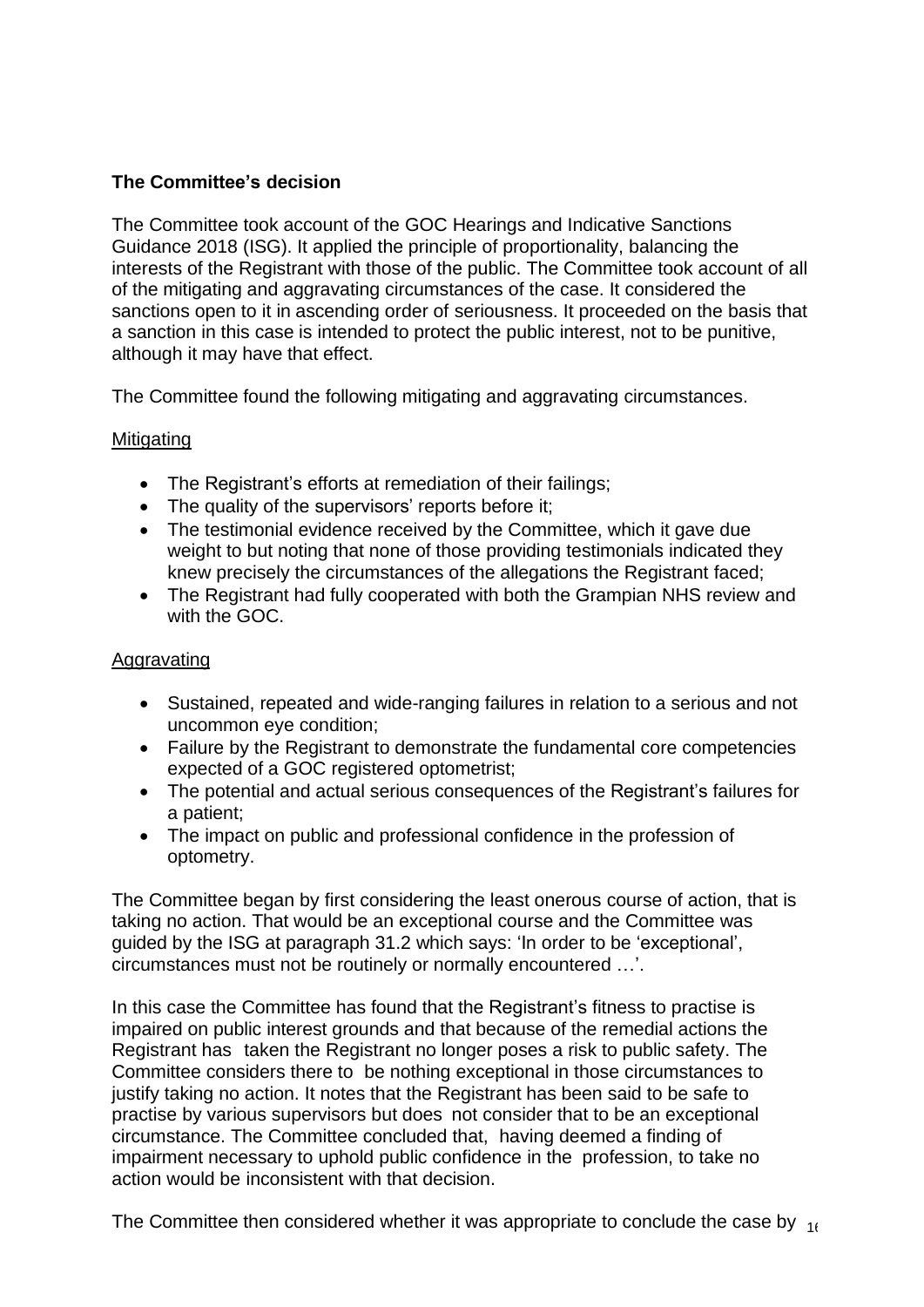imposing a financial penalty on the Registrant. It decided that this would not be an appropriate disposal of the case, taking account of the nature of the misconduct found, which did not include any financial gain to the Registrant, or any attempt at financial gain.

Having concluded that a financial penalty was not appropriate in this case, the Committee then considered whether the imposition of conditional registration was appropriate. The Committee considered the ISG at paragraph 33 and noted in particular paragraph 33.1 which says: 'The primary purpose of conditions should be to protect the public.' and paragraph 33.2 which says: 'Conditions might be most appropriate in cases involving a registrant's health, performance, or where there is evidence of shortcomings in a specific area or areas of the registrant's practice'.

The Committee does not consider that conditional registration would be appropriate in this case. There is no health issue, and the Committee has found that the Registrant has taken sufficient and appropriate action to remedy the deficiencies in his practice. The Committee could not devise conditions to meet the circumstances of the case and considered that a period of conditional registration was not appropriate and did not meet the need to protect the public's confidence in the profession.

The Committee then considered whether a period of suspension was appropriate in this case. It considered the ISG at paragraph 34 and in particular the factors set out in paragraph 34.1:

'This sanction may be appropriate when some or all of the following factors are apparent (this list is not exhaustive):

- a. A serious instance of misconduct but where a lesser sanction is not sufficient;
- b. No evidence of harmful deep-seated personality or attitudinal problems;
- c. No evidence of repetition of behaviour since incident;

.<br>……………

d. The panel is satisfied the registrant has insight and does not pose a significant risk of repeating behaviour;

The Committee considers that a period of suspension in this case is appropriate and proportionate. Sanctions are not intended to be punitive, although that may be their effect. However, having decided that the Registrant's fitness to practise is impaired on public interest grounds, to address the need to protect the reputation of the profession and to maintain standards of conduct, it considers that a period of suspension is necessary to mark the seriousness of the misconduct it has found.

The consequences of the Registrant's failures in this case resulted in extremely serious harm to a patient. The Registrant had failed to identify the signs of a sight threatening condition which a practitioner would encounter on a regular basis. It noted in this context the length of time the Registrant has been in practice.

action the Registrant had taken. However, the Committee would expect a practitioner <sup>11</sup> The Committee was aware that that there had been similar incidents where the Registrant had admitted repeated failures to identify serious eye conditions over a period of years. It accepted that the Fitness to Practice Committee found that the Registrant's fitness to practise was not impaired because of the extensive remedial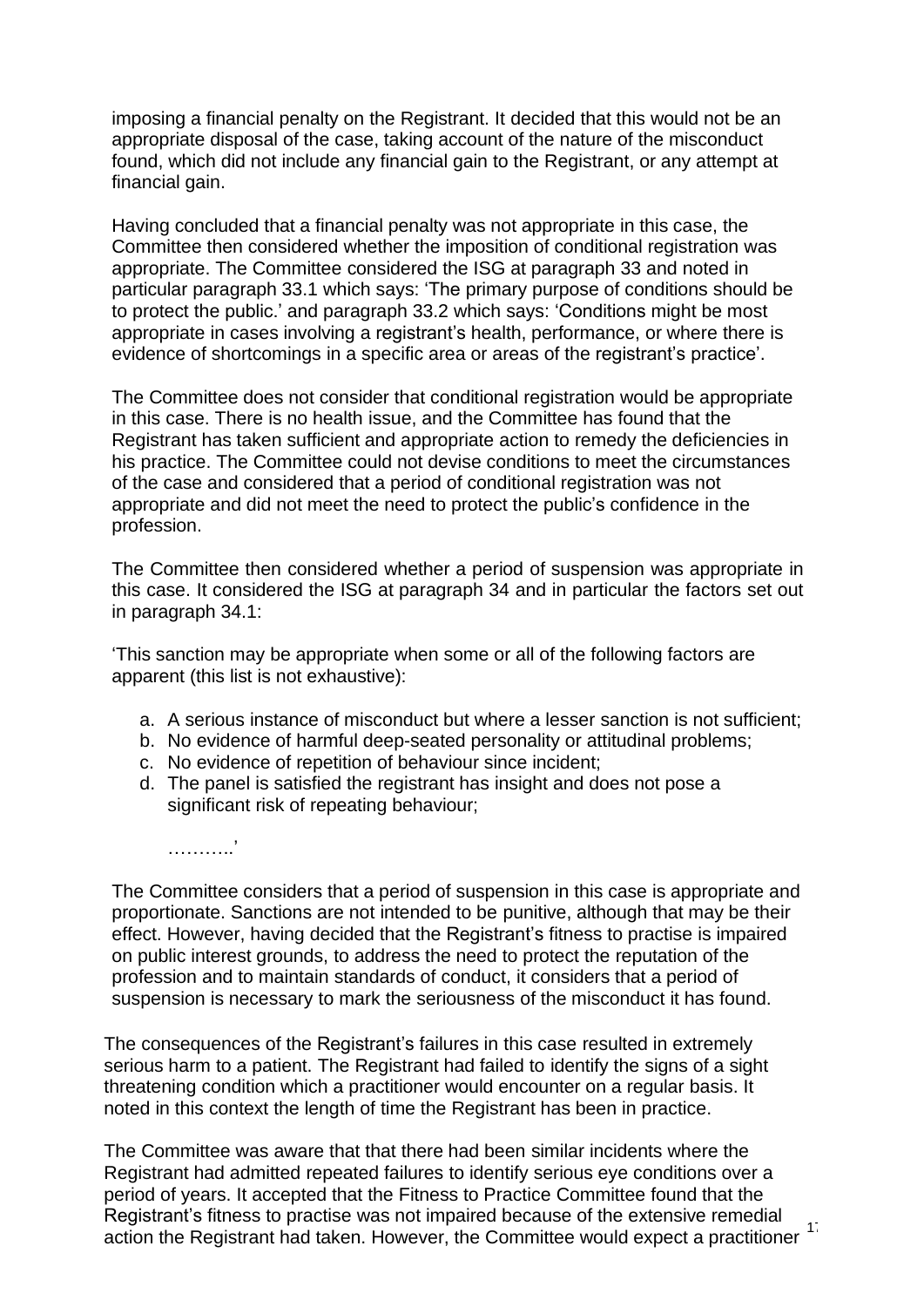having acknowledged serious clinical failures would take exceptional care in the Registrants future examination, record keeping and management of patients. It noted that the errors of April 2016 occurred whilst the Registrant was under supervision. The Committee whilst accepting the decision reached in the previous case, concluded that there was a pattern of failures of a similar nature in the Registrant's practice. It concluded that the public would expect action to be taken where that pattern could have and had caused serious consequences to a patient.

The Committee concluded that members of the public would consider that a period of suspension is appropriate to as showing that action has been taken in this case. This sends a message to the Registrant, the profession and the public, that where there is misconduct, sustained and repeated in this case, causing foreseeable and serious harm, such conduct will be marked by the regulator taking appropriate action. A period of suspension was also deemed imperative to uphold the standards of the profession of optometry, which were seriously breached in this case. The Committee is aware that a period of suspension may have financial and other consequences for the Registrant but considers that balancing the Registrant's interests and the public interest, any consequences to the Registrant are proportionate to meet the need to satisfy the public that appropriate action has been taken. It refers to paragraph 36.3 of the ISG which reads: "The reputation of the profession is more important than the fortunes of any individual member. Membership of a profession brings many benefits, but that is part of the price." (Bolton v The Law Society). The Committee considers that in this case the reputation of the profession outweighs the consequences of its decision for the Registrant.

In reaching its decision it considered the next most onerous sanction, erasure. It took account of the ISG at paragraph 36.2 which says: 'Erasure from the register is appropriate where this is the only means of protecting patients and/or maintaining public confidence in the optical profession.' The Committee does not consider that erasure is the only means of marking the Registrant's conduct in this case and that erasure would be a disproportionate disposal.

The Committee therefore decided that a period of suspension of nine months is appropriate, proportionate and necessary in this case to declare and uphold standards and maintain confidence in the profession. It considers that given the serious, repeated and fundamental errors admitted by the Registrant this is a necessary response by their regulator and that a lesser period of suspension would not meet the public interest in this case.

### **Immediate order**

The Committee, having decided that the appropriate sanction in this case is one of suspension, went on to consider whether an immediate order of suspension is required in this case.

It considered the ISG paragraph 45.3 which reads:

'If the Committee has made a direction for suspension or erasure (or removal of an entry relating to a speciality or proficiency), it should consider whether there are reasons for ordering immediate suspension. Before doing so the Committee must be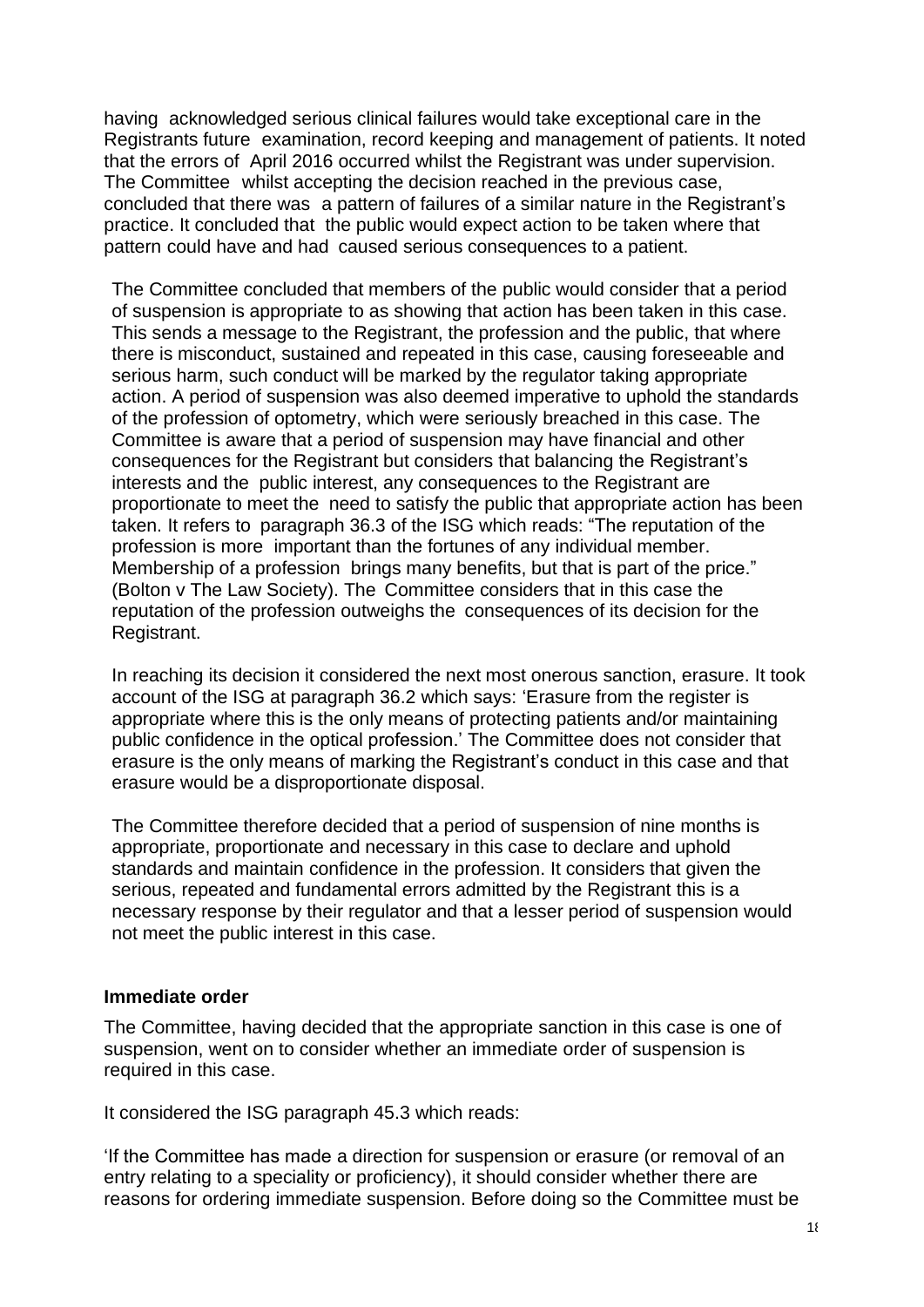satisfied that to do so is necessary for the protection of members of the public, otherwise in the public interest or in the best interests of the registrant.'

The Committee, having made its decision to suspend the Registrant's registration in the public interest, not on the grounds of public protection, was not satisfied that an immediate order of suspension was necessary in this case.

The Committee therefore made no immediate order in this case.

### **Chair of the Committee: Ms Anne Johnstone**

## NOTICE TO REGISTRANT:

- In accordance with Section 13C(3) of the Opticians Act 1989, the GOC may disclose to any person any information relating to your fitness to practise in the public interest.
- In accordance with Section 13B(1) of the Opticians Act 1989, the GOC may require any person, including your learning/workplace supervisor or professional colleague, to supply any information or document relevant to its statutory functions.